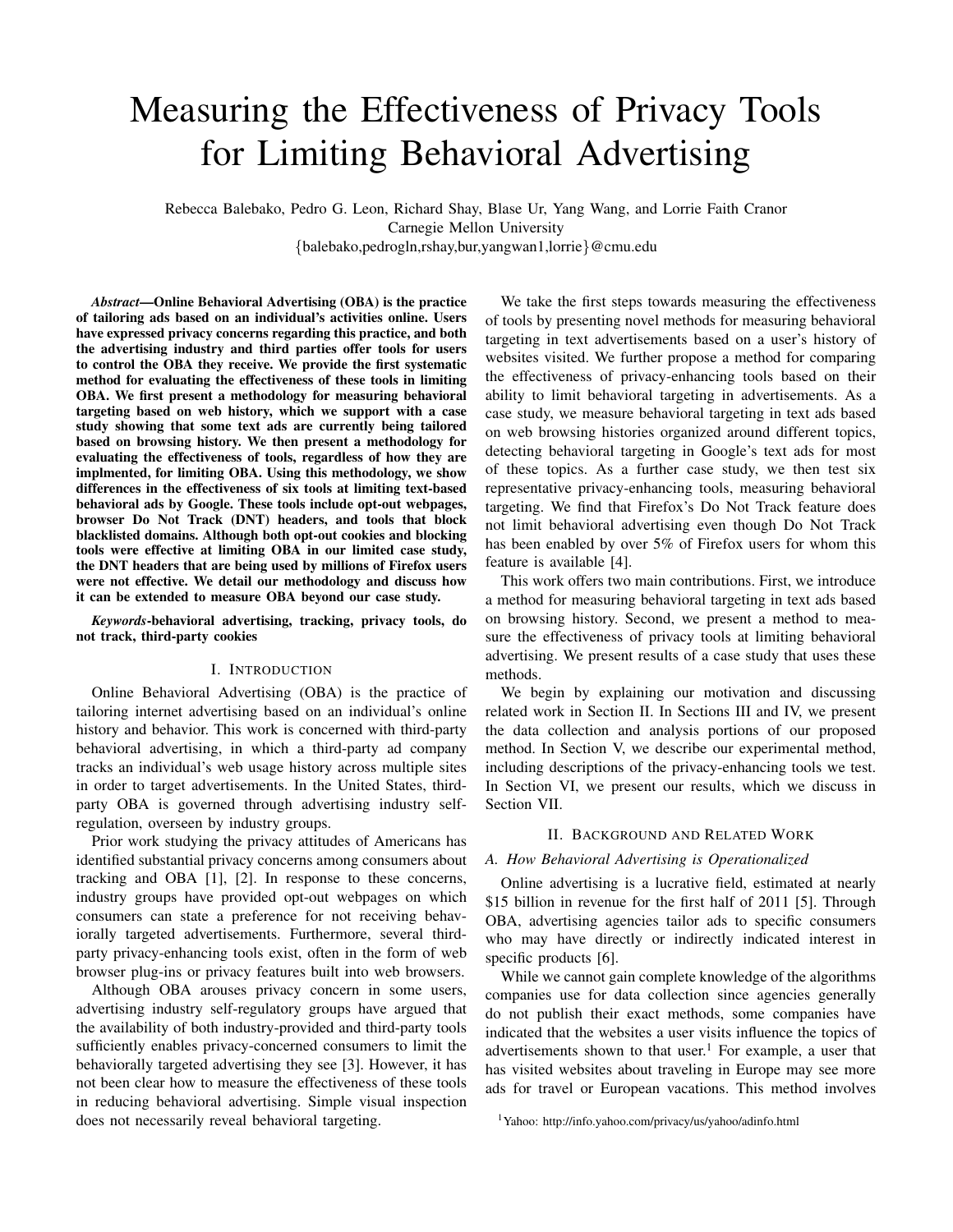tracking the user across different sites. We also know that web users are profiled and put in demographic categories as they traverse websites. $2$  Since the websites a consumer visits may lead to him or her being profiled as a member of a certain demographic, leading to seemingly unrelated advertisements targeted to that demographic, it is not always clear from visual inspection whether or not an ad is behavioral.

The proportion of advertising that is behavioral is unclear. Furthermore, behavioral advertising's importance to the economy [\[7\]](#page-9-6) and the ethics of this practice [\[8\]](#page-9-7) have both been debated. Advertising agencies say OBA improves market transactions [\[9\]](#page-9-8), but some scholars argue that privacy concerns can create a "chilling effect" on Internet commerce [\[1\]](#page-9-0).

Third-party cookies are often used for tracking [\[10\]](#page-9-9). Cookies are small pieces of text stored on the user's computer, while third-party cookies are those that are set by any domain other than the primary website visited. For instance, the companies that serve advertisements on a webpage are often a "third party" in the relationship between a website and the visitor since they are not the visitor's primary destination. However, tracking can also occur using Flash Locally Shared Objects (Flash LSOs) and the browser cache [\[10\]](#page-9-9), [\[11\]](#page-9-10). In this paper, we assume that most tracking is done through cookies, based upon statements by the Network Advertising Initiative, an advertising industry trade group.<sup>[3](#page-1-1)</sup>

# *B. Expectations for online privacy and tracking*

Prior work on the privacy attitudes of Americans has found high levels of privacy concern about OBA. In 2009, Turow et al. found that 66% of Americans reject the idea of tailored advertising [\[2\]](#page-9-1), while McDonald and Cranor found in 2010 that 64% found the idea invasive [\[1\]](#page-9-0). Consumers are concerned about having their actions tracked, and they don't necessarily comprehend the mechanisms used to track their actions online; while many web users have heard of "cookies," they don't always understand how they work or how they enable tracking [\[1\]](#page-9-0). Furthermore, much of the data collection and monitoring occurs without consumer knowledge [\[2\]](#page-9-1), [\[9\]](#page-9-8).

Users who do not wish to receive behavioral advertising do not always know how to protect their online privacy. Leon et al. conducted a 45-person usability study of nine privacyenhancing tools related to OBA, finding significant usability problems in all tools tested [\[12\]](#page-9-11). These usability problems led some participants to believe that all OBA was blocked when the tools were not configured to block anything. In contrast, we examine whether tools that are properly configured are effective at limiting behavioral advertising.

#### *C. OBA self-regulation in the United States*

In the United States, OBA is self-regulated by the advertising industry. In response to a decade of scrutiny by the U.S. Federal Trade Commission (FTC) [\[9\]](#page-9-8), [\[13\]](#page-9-12), the advertising industry has formed self-regulatory coalitions, such as the Network Advertising Initiative (NAI) and Digital Advertising Alliance (DAA) [\[14\]](#page-9-13). These organizations offer websites on which consumers can opt out of tailored advertising. Based on the availability of these opt-out websites, as well as third-party privacy tools, industry leaders have argued that industry selfregulation is working effectively [\[3\]](#page-9-2). In contrast, Komanduri et al. investigated members of industry coalitions, finding many cases of non-compliance with self-regulatory principles [\[15\]](#page-9-14). Recently, the White House released a Privacy Bill of Rights concurrently with an FTC announcement of the ad industry's intention to support a Do Not Track button on browsers that would reduce OBA [\[16\]](#page-9-15), [\[17\]](#page-9-16).

While novel proposals for privacy preserving systems that allow OBA have been described in the literature, they have not been widely adopted. These proposed systems include a privacy-protective method for behavioral advertising that profiles users within the browser, rather than on a third-party server [\[18\]](#page-9-17), as well as a system that allows users to manage the sharing of third-party cookies based on a trade-off between privacy costs and the benefits of ad relevance [\[19\]](#page-9-18).

#### *D. Measuring Behavioral Advertising*

There has been limited prior work on measuring online behavioral advertising and ad targeting. Guha et al. developed a method for measuring OBA by examining differences in Google ads based on location and search history, as well as differences in Facebook ads shown to users with different profiles [\[20\]](#page-9-19). They found that location impacted the ads shown on Google, but the results for search history on Google had a less clear impact. We expand upon their work by measuring how a history of web pages visited leads to behavioral advertising, and to compare the effectiveness of privacy tools.

There has also been prior work on measuring tracking. For instance, work by Soltani et al. examined and counted Flash LSOs, which allow unique user tracking but can't be removed in the same way that typical cookies are deleted [\[11\]](#page-9-10). McDonald and Cranor did a follow-up study a year later and found that Flash LSOs were still being used [\[21\]](#page-9-20). A long-term study by [\[22\]](#page-9-21) measured privacy diffusion through increasing aggregation of data by third-party agencies.

## III. DATA COLLECTION METHOD

Collecting data to measure behavioral targeting is a complex process, on account of confouding factors such as IP address, browser fingerprints, and LSOs. It is also important to ensure that tests are run at the same time so that the influence of ad turnover is minimized.

In this section, we introduce our method for collecting data for the purpose of detecting behavioral targeting in textbased ads. We then present our methods for analyzing this data in Section [IV.](#page-2-0) At a high level, we configure browser automation software to create a history of web browsing on a particular topic. The browser then visits a general interest site and captures the text advertisements on that page for analysis. This process is repeated a number of times, creating a set of advertisements for that topic. For each topic, we then compare

<span id="page-1-0"></span><sup>2</sup>Google Ad Preferences, Interest-based Advertising: How it Works,

<http://www.google.com/ads/preferences/html/about.html>

<span id="page-1-1"></span><sup>3</sup><http://www.networkadvertising.org/managing/faqs.asp>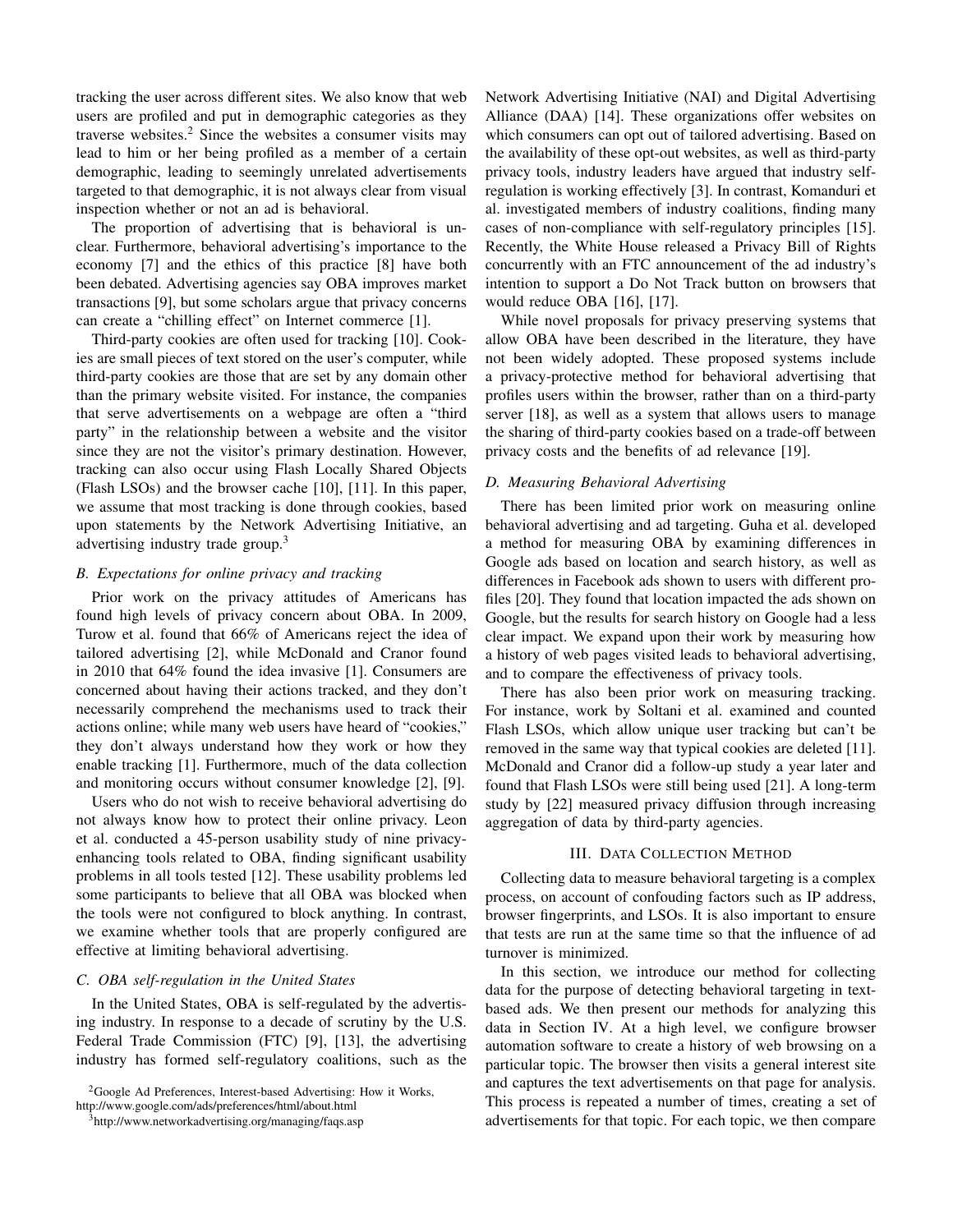these sets of advertisements with those advertisements presented in the general interest site with no previous browsing history. Similarly, we compare ads when different tools are in use with those obtained when no tool is in use.

# *A. Training and Testing*

To induce one way behavior is tracked for OBA, we visit several websites centered on a specific topic. We dub this process "training" as it could train an advertiser's ad selection algorithm to indicate that the consumer is interested in this specific topic. We visit between five and ten unique domains for each topic, which we dub "training sites," usually visiting both the homepage and an article on that site. For each topic, we inspected the top two pages of Google search results in a search for that topic, choosing "training pages" from these results that have at least six third-party trackers. We iterated over several sets of training and test pages trying to find sets that were likely to reveal OBA.

After visiting each set of "training pages" for a topic, we visit a "test site." A "test site" is a general interest page, such as a news site, that displays text ads. These sites are chosen to appeal to a broad audience so that it is less likely that advertisements are contextually chosen.

Sites generally rotate through more ads than can be shown on a single visit to a test page. Guha et al. identified that over 80% of the unique ads in their experiment had been loaded by the 7th visit, but ad turnover takes over after around 10 ads [\[20\]](#page-9-19). We repeat the training process and visit each test site 7 times to grab a representative sample of the ads for that site at that moment.

We also store the cookies set by these sites. To store the cookies, we copy the cookie file from the active Firefox profile into a new location after each page load. Before downloading the ad and copying the cookie files, we wait seven seconds to allow the page to load completely.

## *B. Data Collection Algorithm*

First, we collect data to measure the presence of OBA without any tool installed; then we collect data while the tools are in place to evaluate their effectiveness at limiting OBA. To measure behavioral advertising, all topics are run simultaneously on identical virtual machines. Therefore, the results from each topic can be compared individually to the results from running without any training topic (*no topic*).

The data-collection method for the privacy-enhancing tools differs from OBA data-colletion and testing in terms of what is run simultaneously (all tools for each topic) and what the control is (no tool). The tools are tested simultaneously on identical virtual machines running the algorithm described in Algorithm [1.](#page-2-1) We measure whether the ads have changed by comparing the set of ads run with each tool to the set run with *no tool* active, as we expect effective tools to yield different sets of ads than running without a tool.

All data collection is automated using Java and Selenium2.[4](#page-2-2)

Algorithm 1: Algorithm Used to Test Tools. The algorithm used to find OBA is the same, except the initial for loop over topics is not run, as all topics are run simultaneously.

| for each topic in (notraining, wedding, travel, camera,      |
|--------------------------------------------------------------|
| bicycle) <b>do</b>                                           |
| <b>for</b> each testpage in (nytimes, chicagotribune,        |
| <i>latimes, howstuffworks</i> ) <b>do</b>                    |
| repeat                                                       |
| Open browser                                                 |
| Visit all training pages on <i>topic</i> unless <i>topic</i> |
| is notraining                                                |
| Visit and save <i>testpage</i>                               |
| Close browser, delete cookies                                |
| <b>until</b> $7 \text{ visits}$                              |
| end                                                          |
| end                                                          |

### <span id="page-2-1"></span>*C. Controlling for Identical Environments*

To ensure that we have a clean browser history between all tests, we delete the cookies, delete the cache of Flash LSOs, and close the browser after each visit to the test website. Additionally, each time Firefox starts, we use a clean copy of the user profile directory.

All simultaneous tests are run on identical virtual machines (VM) with clean installation of Windows 7, Firefox, and the necessary add-ons for the privacy-enhancing tools. The identical VMs prevent unique browser "fingerprints" from being created, which might enable tracking [\[23\]](#page-9-22). The use of separate VMs ensures that the different cookies, temporary files, or any other artifacts from browsing do not interfere with each other in separate tests. At the same time, it allows the tests to be run from identical environments.

The virtual machines all use a proxy to access the Internet and appear to come from the same IP address to outside networks since Guha et al. found that different IP addresses yield different ads [\[20\]](#page-9-19). While IP addresses could be used by advertising agencies to track users, we do not observe this behavior in our results. We do not see leakage of specific words from the initial topics appearing in topics that were run later, which may happen if tracking tactics besides cookies were used.

Some hits to websites may take longer than others to load. To ensure that all tests are synchronized, we use a server to control the start of each test across all VMs. In our case study, most sets finished within 60 seconds of each other, although we did observe up to three minutes of difference in the worst case.

## IV. ANALYSIS METHODS

<span id="page-2-0"></span>We first describe the anatomy of an advertisement, highlighting the information we used to detect behavioral advertising. We then describe how we use cosine similarity to compare sets of ads using either the URLs displayed on those ads or by considering all words present in each set of ads.

<span id="page-2-2"></span><sup>4</sup>SeleniumHQ: Web Application Testing System, <http://seleniumhq.org/>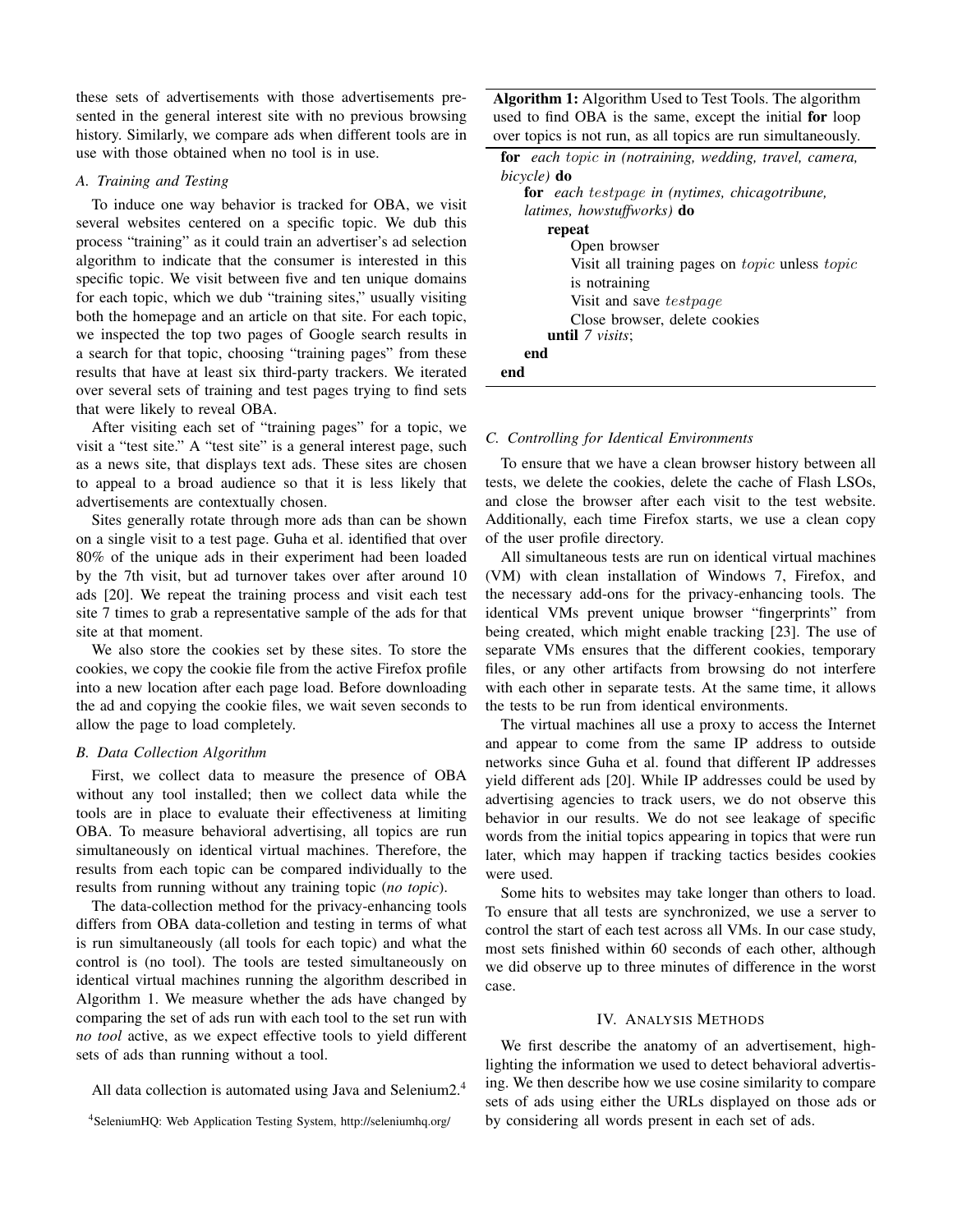| ADS BY GOOGLE                                                                                                           | ADS BY GOOGLE                                                                                     |
|-------------------------------------------------------------------------------------------------------------------------|---------------------------------------------------------------------------------------------------|
| <b>Tour Beautiful Italy</b>                                                                                             | <b>Switzerland Rail Passes</b>                                                                    |
| \$2199: 9-Day Tours Across Italy Including Air, Hotels &                                                                | Get a Swiss Pass & Take the Train All Over Switzerland.                                           |
| Morel                                                                                                                   | <b>Book Now</b>                                                                                   |
| www.GoAheadTours.com                                                                                                    | MySwitzerland.com                                                                                 |
| "Sapsan" E-Tickets                                                                                                      | "Sapsan" E-Tickets                                                                                |
| Book Tickets On Hish-Speed "Sapsan" Train Online.                                                                       | Book Tickets On Hish-Speed "Sapsan" Train Online.                                                 |
| www.russiantrains.com                                                                                                   | www.russiantrains.com                                                                             |
| Deals on Florida Travel<br>Low Rates and Fantastic Packages, Check Out VISIT<br>FLORIDA® Today!<br>www.VISITFLORIDA.com | <b>Amadeus: Travel IT</b><br>Solutions for travel agents Tell us what you need<br>www.amadeus.com |

<span id="page-3-0"></span>Fig. 1. Ads on two different visits to the Chicago Tribune after visiting web sites about European travel.

TABLE I ANATOMY OF AN EXAMPLE ADVERTISEMENT FROM FIGURE [1](#page-3-0)

<span id="page-3-1"></span>

| Display URL: | www.GoAheadTours.com                           |
|--------------|------------------------------------------------|
| Title:       | Tour Beautiful Italy                           |
| Content:     | \$2199 9-Day Tours Across Italy                |
|              | Including Air Hotels More                      |
| Source URL:  | http://i.goaheadtours.com/gc/italy%3Fmkwid     |
|              | %3DcrCtiOElZ%26pcrid%3D6438802697%26           |
|              | utm%3Dgoogle%26utm_campaign%3DGAT_Italy-       |
|              | Content%26utm_term%3Ditaly%2520travel%2520tour |
|              | utm_medium%3Dcpc                               |
|              |                                                |

## *A. Anatomy of an ad*

In Figure [1,](#page-3-0) we show examples of the text advertisements from loading <www.chicagotribune.com> on two occasions after visiting several websites related to European Travel. Each ad box contains up to three different ads. Each ad includes a *title* (such as "Tour Beautiful Italy"), descriptive text that we term the *content* of the ad, and what we term a *display URL* (e.g. [www.GoAheadTours.com\)](www.GoAheadTours.com), which is the URL displayed on the ad itself. In the source code, additional information is available; we define the *source URL* as the URL in the web page's source code to which the advertisement redirects. This URL generally differs from the *display URL* by including an exact destination and many parameters, whereas the *display URL* is often the domain of the destination. Table [I](#page-3-1) provides an example of all information we considered from each advertisement.

## *B. Comparison using display URL*

In our first of two comparisons, we use the display URL of ads to compare "sets" of advertisements. This same method has previously been used by Guha et al. in determining whether advertisements were customized based on location or search history [\[20\]](#page-9-19). A "set of ads" comprises the ads collected while visiting all test pages after training on a specific topic while using a particular privacy tool (or no tool).

## *C. Comparison using all words*

In our second comparison, we combine the titles and full content of all ads in each set, resulting in a set of all words in the ads. To combine words with the same root, such as "cycling" and "cyclist," we use an implementation<sup>[5](#page-3-2)</sup> of the Porter stemming algorithm [\[24\]](#page-9-23). In our case study, stemming reduced the number of unique words by about 12%.

## *D. Comparison using Cosine Similarity*

To perform both the comparison between sets of advertisements' display URLs and the comparison of all words in a set of ads, we use cosine similarity. The cosine similarity of two vectors measures the similarity between these two vectors, yielding a value from 0 (completely different) to 1 (exactly the same). Thus, two sets of ads with cosine similarity near 1 contained roughly the same advertisements.

In the first comparison using display URLs, each vector contained the frequencies of the display URLs observed in a particular set of ads. In the second comparison, each vector contained the frequencies of each word appearing in either the *title* or *content* of ads.

Cosine similarity is defined as:

$$
\frac{\bar{A} \cdot \bar{B}}{||\bar{A}|| \, ||\bar{B}||}, \quad \bar{A} = [w_{A,e}]
$$
 (1)

A and B are the frequency vectors of elements in the union of both sets. Each element  $e$  is, respectively in our two comparisons, either a display URL or a word found in the ads.  $[w_{A,e}]$  is the weight of element e in vector A, which we calculate as the number of times that element appears in the set.

## V. CASE STUDY METHODOLOGY

In our case study of text ads, we use five different topics for *training*, test on five different *test pages* for the presence of behavioral targeting, and then test the effectiveness of six privacy-enhancing tools. All tests were run on virtual machines with the Windows 7 operating system and Firefox 7.0.1 browser. All data were collected during November 24-26, 2011.

<span id="page-3-2"></span><sup>5</sup>Porter Stemmer http://tartarus.org/∼[martin/PorterStemmer/](http://tartarus.org/~martin/PorterStemmer/)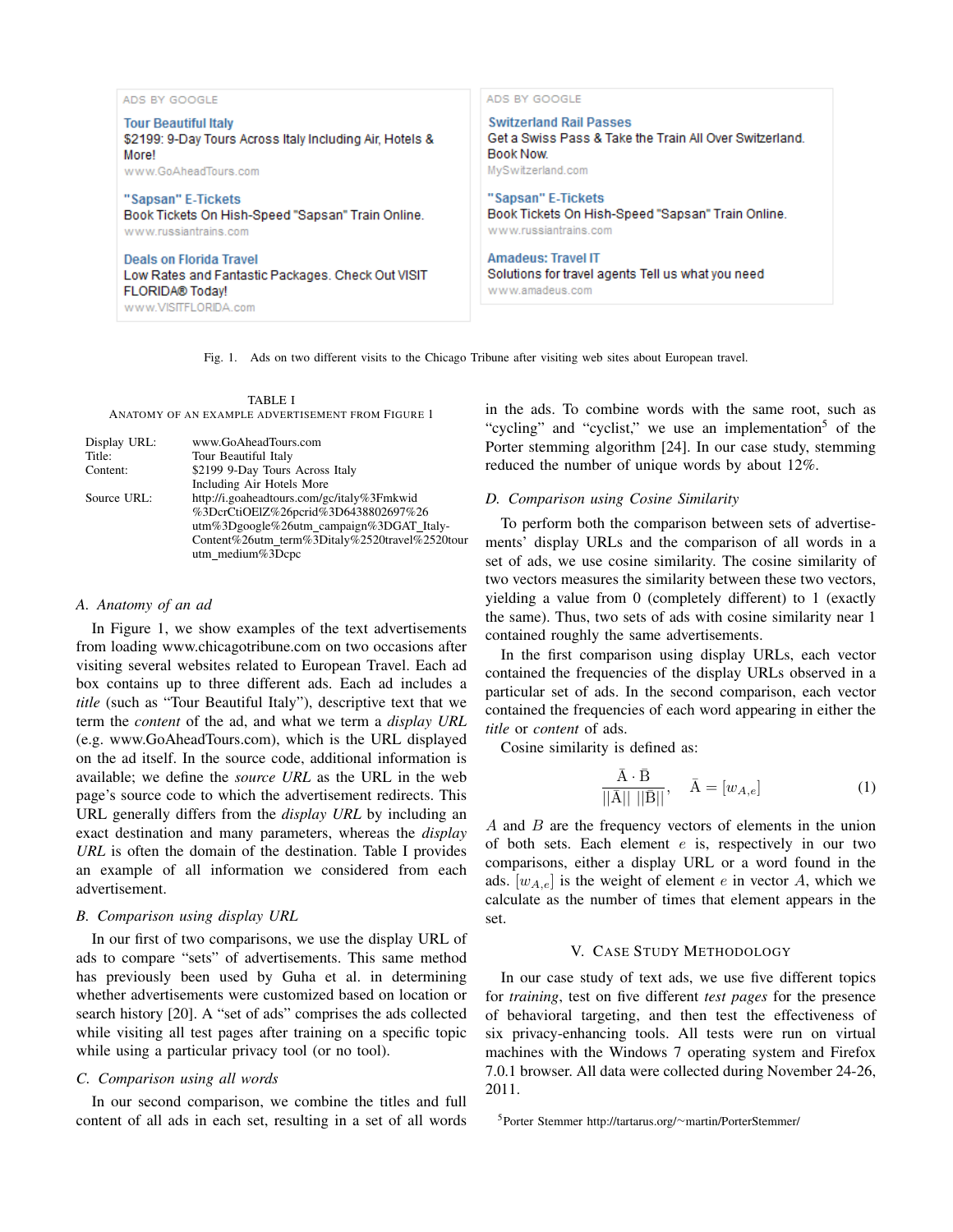## *A. Training Topics*

In order to examine whether a history of browsing on these topics led to behaviorally targeted ads, we used a clean install of a virtual machine to visit a handful of webpages focused on a particular topic. For the purposes of our case study, we chose topics which were likely candidates for OBA, as they involve expensive items or services that might have a specific audience. These topics were chosen from a list of a dozen topics collaboratively developed by the researchers and are not representative of all advertising topics. For each training topic, we chose up to ten sites from the first two pages of Google results for that topic as *training pages*.

Based on the number and variety of third-party advertisers we observed in pilot studies on training pages for our original list of topics, we chose to run the case study with the topics "wedding," "European travel," "digital camera," "bicycling," and "pregnancy." The final topic, "pregnancy," was chosen particularly since health topics tend to be more privacysensitive.

## *B. Test Sites*

To test whether the *training* had led to behaviorally targeted advertisements, we examined the ads on *test sites* that we chose. For the case study, we chose sites with a large regional or national audience that contained several text advertisements. These test pages were: [http://www.](http://www.nytimes.com) [nytimes.com,](http://www.nytimes.com) [http://www.cnn.com,](http://www.cnn.com) [http://www.chicagotribune.](http://www.chicagotribune.com/news/local/breaking/) [com/news/local/breaking/,](http://www.chicagotribune.com/news/local/breaking/) [http://www.latimes.com,](http://www.latimes.com) and [http:](http://entertainment.howstuffworks.com/) [//entertainment.howstuffworks.com/.](http://entertainment.howstuffworks.com/)

## *C. Privacy-Enhancing Tools*

In our case study, we tested six privacy-enhancing tools. These tools can be grouped into three broad categories: optout cookies, "blocking" tools, and Do Not Track.

## *D. Opt-out Cookies*

Opt-out cookies allow users to specify their desire to "opt out" of behavioral advertising, storing this request in a cookie on their computer. Opt-out cookies can be set and read by each individual ad agency. If a particular ad agency's opt-out cookie exists on a user's computer, the ad agency is notified that the user does not wish to receive behavioral advertising. Although the opt-out process is a core part of the self-regulation of OBA, it has not been widely adopted by users [\[25\]](#page-9-24).

The Digital Advertising Alliance (DAA) provides a web site allowing consumers to "opt-out" of advertising by the agencies in their alliance.<sup>[6](#page-4-0)</sup> The Network Advertising Industry (NAI) has a similar page that allows users to opt-out of the individual agency's behavioral advertising.<sup>[7](#page-4-1)</sup> We tested both of these optout mechanisms by opting out of all agencies listed on each page at the time of our data collection.

#### *E. Blocking Tools*

"Blocking" tools prevent tracking and third-party advertising by refusing content (such as cookies or scripts) from specific domains on a blacklist. We tested three "blocking" tools; one of these is built into browsers, while the other two are browser add-ons.

Setting a web browser to block all third-party cookies may prevent tracking since advertising agencies commonly use third-party cookies to store information about the user's web history. Estimates of the percentage of Internet users blocking third-party cookies range from  $5-18\%$  $5-18\%$  $5-18\%$ .<sup>8</sup> In this work, we test the option built into Firefox to block all third-party cookies.

The second and third "blocking" tools we tested were browser plugins that protect against tracking and behavioral advertising by blocking blacklisted third-party content. Typically, these plugins' blacklists include the domains of known advertising agencies and trackers. In this work, we tested TACO 4.40, developed by Abine, with opting out of targeted ad networks and blocking web trackers enabled.<sup>[9](#page-4-3)</sup> We also tested Ghostery 2.6.2 with blocking and cookie protection enabled.<sup>[10](#page-4-4)</sup> Ghostery is developed by Evidon and has over 300,000 Firefox users.<sup>[11](#page-4-5)</sup>

*1) Do Not Track:* One proposal for allowing users to control tracking is the "Do Not Track" (DNT) header. A user's web browser sends an HTTP header notifying websites that the user does not want to be tracked. The W3C has released a draft of a technical standard for these headers [\[26\]](#page-9-25), [\[27\]](#page-9-26). While the definition of "Do Not Track" is not universally agreed upon, Mozilla, Microsoft, and Apple have already implemented DNT headers in their browsers [\[28\]](#page-9-27). Around 6 million Firefox users have enabled DNT on their browsers.<sup>[12](#page-4-6)</sup> An informal survey done by privacychoice.org of users with DNT enabled found that three-quarters believed that some or all ad agencies would honor their request [\[29\]](#page-9-28). In a survey of web users, McDonald et al. found that 79% expected a Do Not Track button would limit data collection, and 26% thought it would limit cookies [\[30\]](#page-9-29). At the time of our study, only two out of hundreds of existing advertising agencies had agreed to respect Do Not Track headers [\[31\]](#page-9-30). We tested the Do Not Track option built into Firefox 7.0.

## *F. Case Study Limitations*

In the first part of the case study, in which we measured behavioral advertising, not all topics and test pages had measurable behavioral advertising. We only test the privacyenhancing tools on those topics and test pages on which we found behavioral advertising. Furthermore, all text ads on these test pages for which there was measurable behavioral advertising were served by Google. Therefore, the results from testing the tools is limited to Google ads.

<span id="page-4-0"></span><sup>6</sup><http://www.aboutads.info/choices>

<span id="page-4-1"></span> $7$ [http://www.networkadvertising.org/managing/opt](http://www.networkadvertising.org/managing/opt_out.asp)\_out.asp

<span id="page-4-2"></span><sup>8</sup>Fighting Intenet Surveillence <http://www.grc.com/cookies/cookies.htm> <sup>9</sup><http://abine.com/preview/taco.php>

<span id="page-4-4"></span><span id="page-4-3"></span>

<sup>10</sup><http://www.ghostery.com>

<span id="page-4-5"></span><sup>11</sup><https://addons.mozilla.org/en-US/firefox/addon/ghostery/>

<span id="page-4-6"></span><sup>12</sup><http://blog.mozilla.com/privacy/author/afowlermozilla-com/>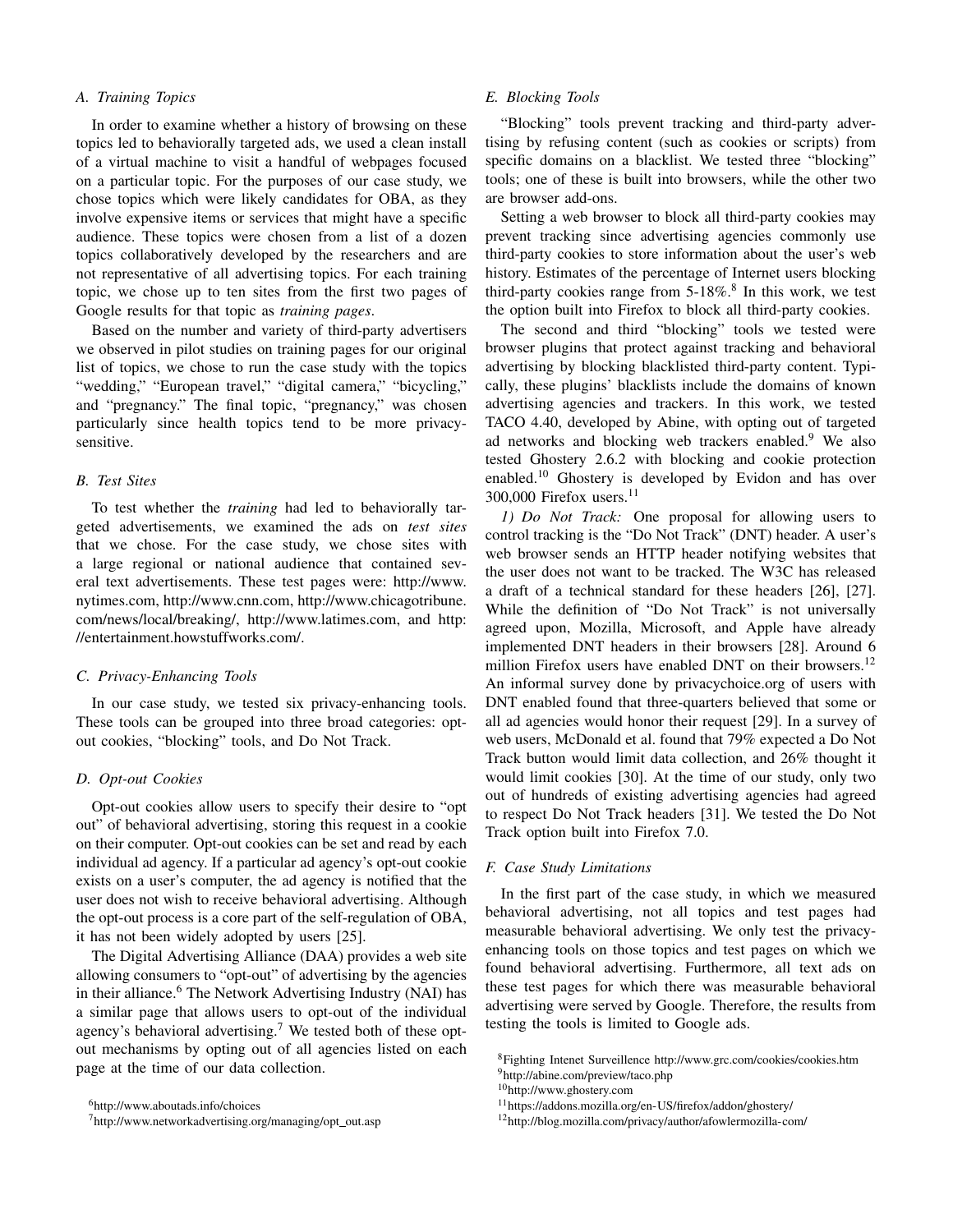Our topics were limited to a very small subset of areas. We do not claim they are representative; instead they are used to test our methodology and provide initial results. Furthermore, our results represent a snapshot in time. Although pilot studies indicate that our results will hold up, future work could replicate the results over longer time periods, such as every few days for several weeks.

# VI. RESULTS OF THE CASE STUDY

To demonstrate the method we have introduced, we present the results of a case study of Google text ads on a limited number of training topics. Throughout our results, we report cosine similarities for both the comparison of display URLs and the comparison of all words contained in the ad. The results for display URLs and words are similar.

#### *A. Baseline Measurements for Similarity*

Agencies may have a large set of ads available for display, and a particular test will capture only a subset of these ads. Furthermore, due to churn, the set of ads available changes over time. To account for both artifacts of seeing only a subset of the ads available at a particular moment, as well as ad churn, we measured the cosine similarity of sets of ads created under identical conditions as a baseline measurement.

To compute this baseline, we compared the results of identical tests without any privacy-enhancing tools. We controlled the tests to ensure the time of visit, operating system, browser, and sites visited were identical. The difference between these two no-training, no-tool controls provides a baseline measurement for similarity at a particular moment. The cosine similarity between the two sets across all test pages was .97 for word frequency and .97 for URL frequency. Running the same test again the next day, we found .97 for words and .95 for URL frequency.

Since these sets that were designed to be the same had a cosine similarity of at least .95, the remaining .05 can be attributed to subset selection and churn. To be conservative, we broaden the margin for our baseline measurement to be .10. Therefore, we assume that a cosine similarity between two sets of .90 or above indicates that the sets are from the same distribution of ads.

## *B. Measuring Behavioral Advertising*

In order to verify that the tools stop behavioral advertising, we need first to confirm that our set produced behavioral ads based on the training topics. We compared the ads that resulted from each training topic to the ads from an untrained machine (no-training, no-tool).

*1) Behavioral Advertising by Topic:* We compared the results both by topic and by test page to see which areas showed the most behavioral advertising. Figure [2](#page-6-0) presents the results of comparing each topic to the no-tool, no-training set across all test pages. Most training topics yielded different ads, both in terms of unique URLs and the words found. Digital camera, European travel, bicycling, and wedding all have cosine similarities between .27 and .50 for display URLs. This indicates that the ads were different than the ads from no-training. The cosine similarity between these topics and no-training ranged from .35 to .60 for word frequency.

The results from training on pregnancy did not show the same level of behavioral targeting. The cosine similarity of display URL frequency between pregnancy and no-training is .90, and it is .93 for the set of words. Based on our baseline measurements, this level of cosine similarity does not seem to indicate behavioral targeting. Therefore, either our training on pregnancy was inadequate, there were no ads for pregnancy on the days we ran the test, or Google does not use visits to pregnancy sites to build an advertising profile.

Further examination of the words used in the ads shows evidence of behavioral advertising. Some of the most frequently seen words after training are semantically related to the training topic. Table [II](#page-5-0) shows the most frequent words for each topic; many of these words appeared only for that topic. Table [III](#page-5-1) shows the most frequent words that appear only for that topic. For example, words with the stem "wed" and "favor" were found frequently after having visited wedding pages, but at no other times.

<span id="page-5-0"></span>TABLE II FIVE MOST FREQUENT WORDS, BY TOPIC, IN ORDER OF FREQUENCY

| topic         | frequent words                    |
|---------------|-----------------------------------|
| travel        | on, eurail, pass, sapson, to      |
| wedding       | free, for, wed, label, your       |
| camera        | camera, free, sale, ship, for     |
| bicycle       | bike, mountain, and, you, for     |
| pregnancy     | depress, for, symptom, free, have |
| no training   | depress, for, symptom, a, now     |
| no training 2 | depress, for, symptom, now, new   |

<span id="page-5-1"></span>TABLE III WORDS THAT APPEARED MORE THAN 15 TIMES FOR A TOPIC, BUT ONLY FOR THAT TOPIC. PREGNANCY AND NO TRAINING HAD NO SUCH WORDS. STEMMED WORDS ARE APPENDED TO SHOW THE ORIGINAL WORD.

| topic   | unique words                               |
|---------|--------------------------------------------|
| travel  | eurail, pass, sapsan, ticket, train,       |
|         | europ[e], rail, e-ticket, acp, american    |
| wedding | wed, label, candy, favor                   |
| camera  | camera, digital, leica, olympus, canon     |
| bicycle | bike, mountain, cycl[e], appalachian, near |

On the other hand, pregnancy training yielded ads with the same health-related words as no-training, such as "depress" and "symptom," although these words did appear more frequently. This gives further credence to our observation that we either did not train sufficiently on the topic, or the behavioral advertising is too subtle to measure. We do not include pregnancy in further analysis.

*2) Behavioral Advertising by Test Page:* Figure [3](#page-6-1) shows the amount of behavioral advertising by test page and topic. Cosine similarities that are close to .9 indicate that the training made very little difference. The text ads on <cnn.com> do not show measurable behavioral advertising. We therefore do not include <cnn.com> in further analysis. All remaining text ads were from Google.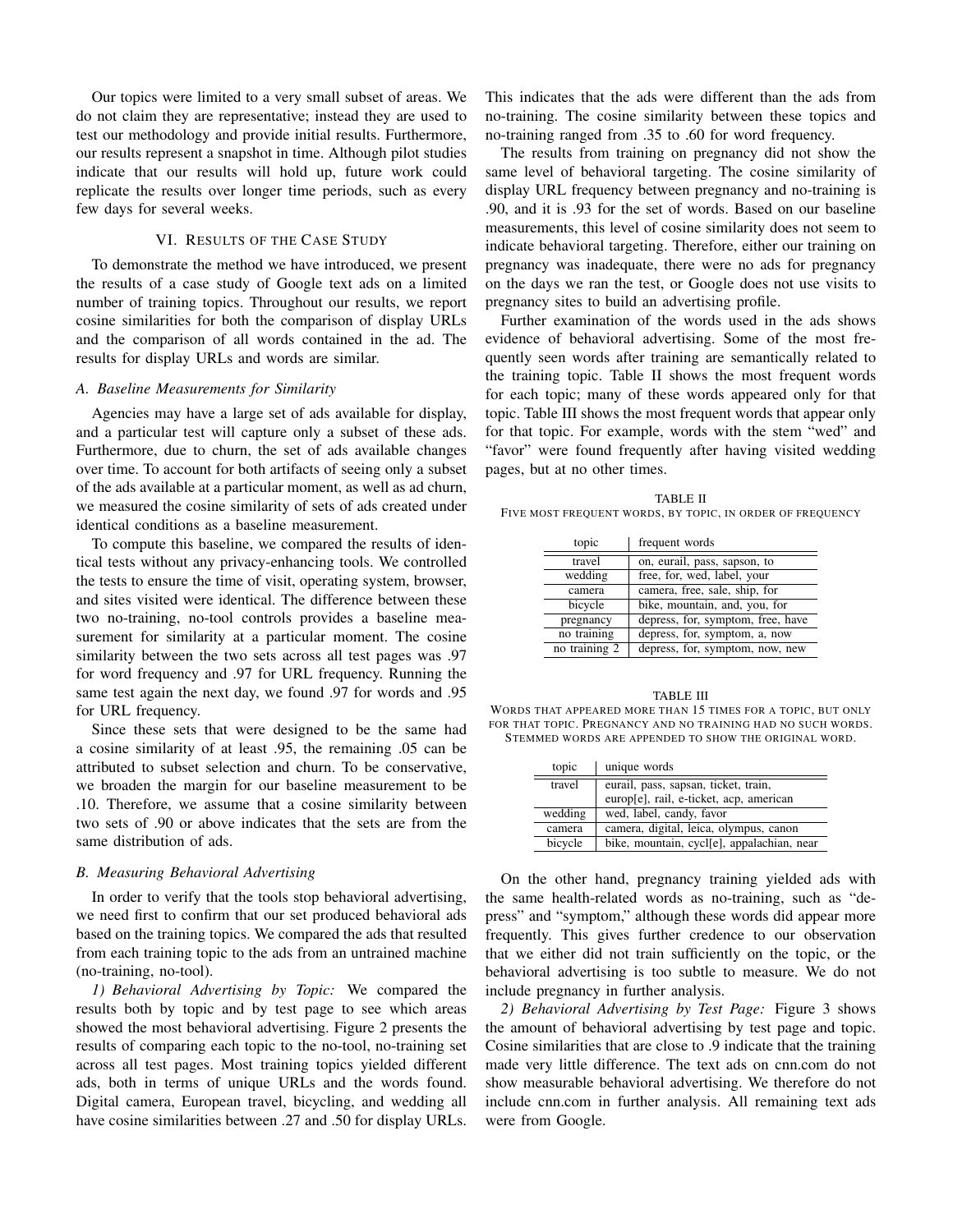

<span id="page-6-0"></span>Fig. 2. Results from training on each topic compared to "no training." Results from all test pages are combined. Topics with cosine similarity less than .9 show evidence of behavioral advertising. Smaller similarity indicates more OBA. "No training 2" is a second set with no training, used to determine our baseline measurements. Error bars represent the .10 difference that can be attributed to ad selection and churn.



<span id="page-6-1"></span>Fig. 3. Ads from all test pages and training topics compared to ads from no-training. We consider similarities below .9 to be evidence of behavioral advertising. No-training 2 is an identical test to no-training, so cosine similarity is expected to by high.

#### *C. Comparing Tools*

After confirming that we could measure behavioral advertising, we used a similar method to test the tools across the four topics and four test pages. Our measure of effectiveness for tools is the similarity between ads from the tool and training to ads from no-tool and the same training. We expect the tools to have an impact, reducing the number of behavioral ads, and therefore to be different than the no-tool control set. We find the cosine similarity between the tool when trained on a topic, and no-tool trained on the same topic. For these comparisons, the smaller the cosine similarity, the more effective the tool is for this subset of topics and advertisers.

*1) Number of Ads and Words:* We collected the ads from visiting the test pages seven times for each topic. There were 215 unique ads (based on display URL) across all tools, test pages, and topics. Only one of these URLs was also a training page.

For all tools and topics and test pages, the average number



<span id="page-6-2"></span>Fig. 4. The number of display URLS (used to measure unique ads) for the tools across all test pages. Abine Taco and Ghostery eliminated Google text ads and are thus not shown.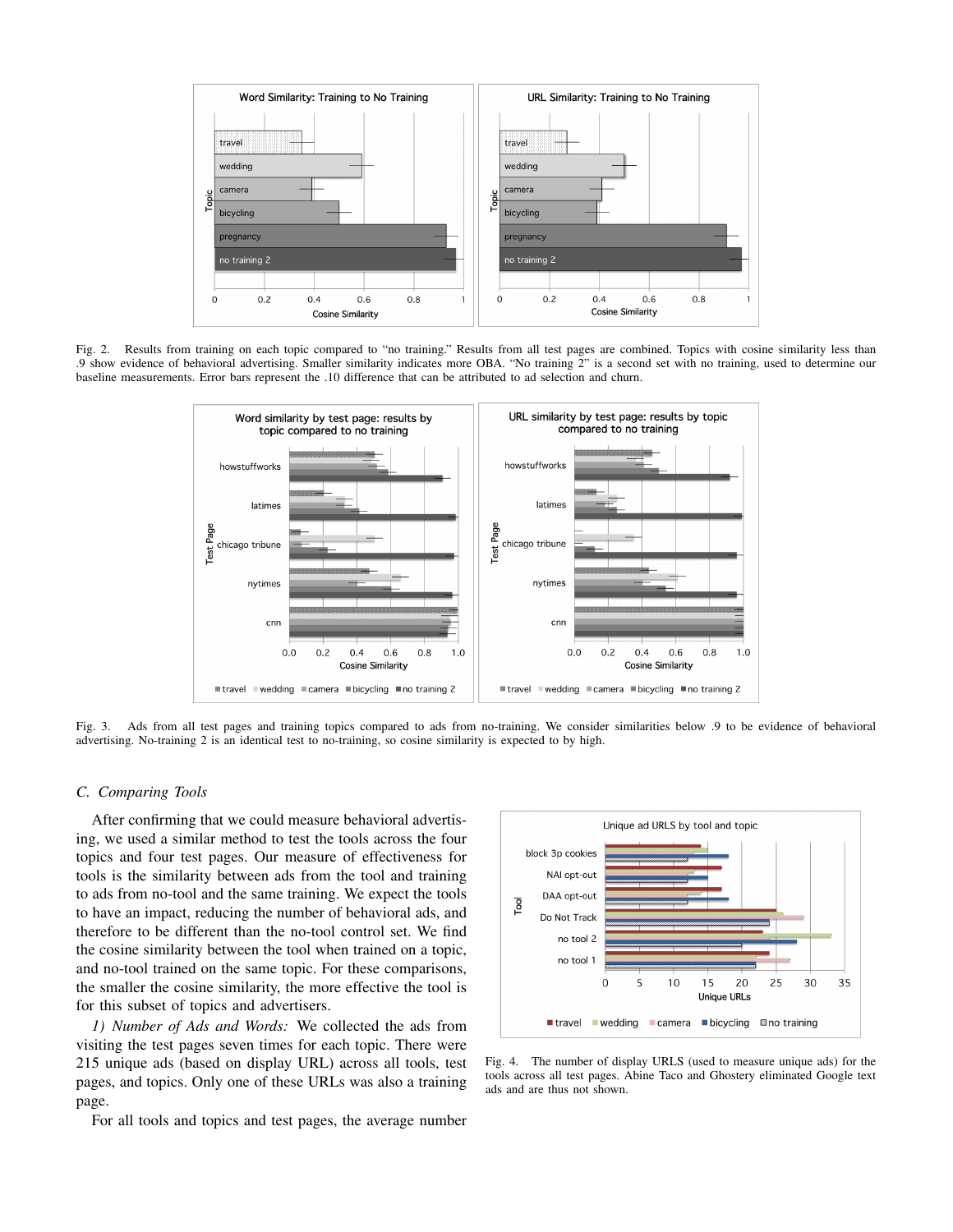of total ads was 19.45 ( $\sigma = 4$ ) for the seven hits to that page. The mode number of total ads was 21 as each page typically had 3 ads. Not including Ghostery and Abine Taco, there was very little variance ( $\sigma^2 = 0.10$ ) between the tools for the average number of ads shown in a set.

Ghostery and Abine Taco both completely eliminated all Google text ads that we examined in this study, although they did not remove all advertising. The following graphs and discussions thus exclude Ghostery and Abine Taco.

As seen in Figure [4,](#page-6-2) the DAA, NAI, and Firefox third-party cookie blocking tools all reduced the number of unique ads (as measured by number of unique display URLS). This occurred whether or not there was training on a topic. This implies that the tools reduce the set of ads shown, even without training and no history for OBA.

*2) Words by Topic:* To see if the tools reduced ads with topical words, we examined the two most frequent words that were found only in each training topic on no-tool, no-training. These words are indicative of behavioral advertising. As seen in Table [IV,](#page-8-0) the opt-out cookies and Firefox third-party cookie blocking tools did not have ads with these words.

*3) Cosine Similarity: Tool to No-Tool:* Figure [5](#page-8-1) shows the results from this comparison across all test pages, using both word frequency and URL frequency. Firefox third-party cookie blocking, NAI, and DAA are different than no-tool for each of the training topics. Do Not Track is less effective. While DNT is not as similar as the two no-tool controls are to each other, the similarities are much higher than the other tools.

#### *D. Examination of Cookies*

In order to improve understanding of how the tools operate, we examined their impact on cookies. First, we examined the number of cookies set by the opt-out tools and when they were set. Second, we looked at the cookies from new domains that were set during training. This observation cannot determine which cookies are used for tracking, or how much tracking is being done by each ad agency.

The tools DAA, NAI, and Abine Taco set opt-out cookies, which indicate that a user does not want OBA. DAA set 136 cookies from 96 unique domains when we opted-out, while NAI set 120 cookies from 91 unique domains. For both DAA and NAI, 66% of domains had a cookie that appeared to be for opt-out purposes, which meant they included the word "privacy," set a unique ID to zeros, or matched the caseinsensive regular expression opt.\*out. Abine Taco sets a larger list of opt-out cookies: 191 cookies from 150 unique domains, 69% of which appear to be opt-outs.

Figure [6](#page-7-0) shows how many new domains set cookies after training on each topic. For the opt-out tools, this includes only new domains that set cookies after the opt-out cookies were already set. The top line shows how many unique domains were visited in the test set, and thus the maximum number of first-party cookies that could be expected.

DNT seems to have little impact on the number of cookies, which aligns with the industry's low adoption of DNT. In



<span id="page-7-0"></span>Fig. 6. Number of unique domains that set cookies during training, organized by tool and topic. For the opt-out tools, this includes only new domains that were set after the user had opted-out. The first-party domains indicate the number of unique domains visited during training, hence the maximum expected number of first-party cookies.

contrast, the blocking tools block the most cookies. Optout reduces the number of new cookie domains. By optingout, a large number of cookies will already be set on the machine, reducing the number of new domains that can set cookies. Many of the domains that were able to set cookies are not members of DAA or NAI. This points to a limitation in the opt-out method; an individual can only opt-out from companies that choose to participate and respect the selfregulation standards. Furthermore, many of these companies only promise to stop delivering targeted ads and make no statements about reducing tracking.

## VII. DISCUSSION

#### *A. Online Tracking and OBA*

We provide a method of determining whether advertising is behaviorally targeted. However, tracking tends to be the cause for privacy concern, and seeing behavioral advertising is not equivalent to "seeing" tracking. While behaviorally targeted advertisements imply that tracking has occurred, a lack of targeted advertisements does not necessarily imply that a consumer is not being tracked. Although five of the six tools we tested in our case study were effective at limiting OBA, we cannot evaluate the level of protection they offer against online tracking. In fact, the DAA and NAI trade groups do not guarantee that their members' opt-out cookies will limit data collection or tracking, only that they will prevent the consumer from seeing behaviorally targeted ads from member agencies.

#### *B. Sensitive topics*

We were unable to measure behavioral ads when we trained on the topic of pregnancy, which was the most privacysensitive topic we tested. Google notes that it does not use health information in behavioral advertising [\[32\]](#page-9-31), but this result might not generalize to other ad agencies. For example, the New York Times reported on Target's efforts to identify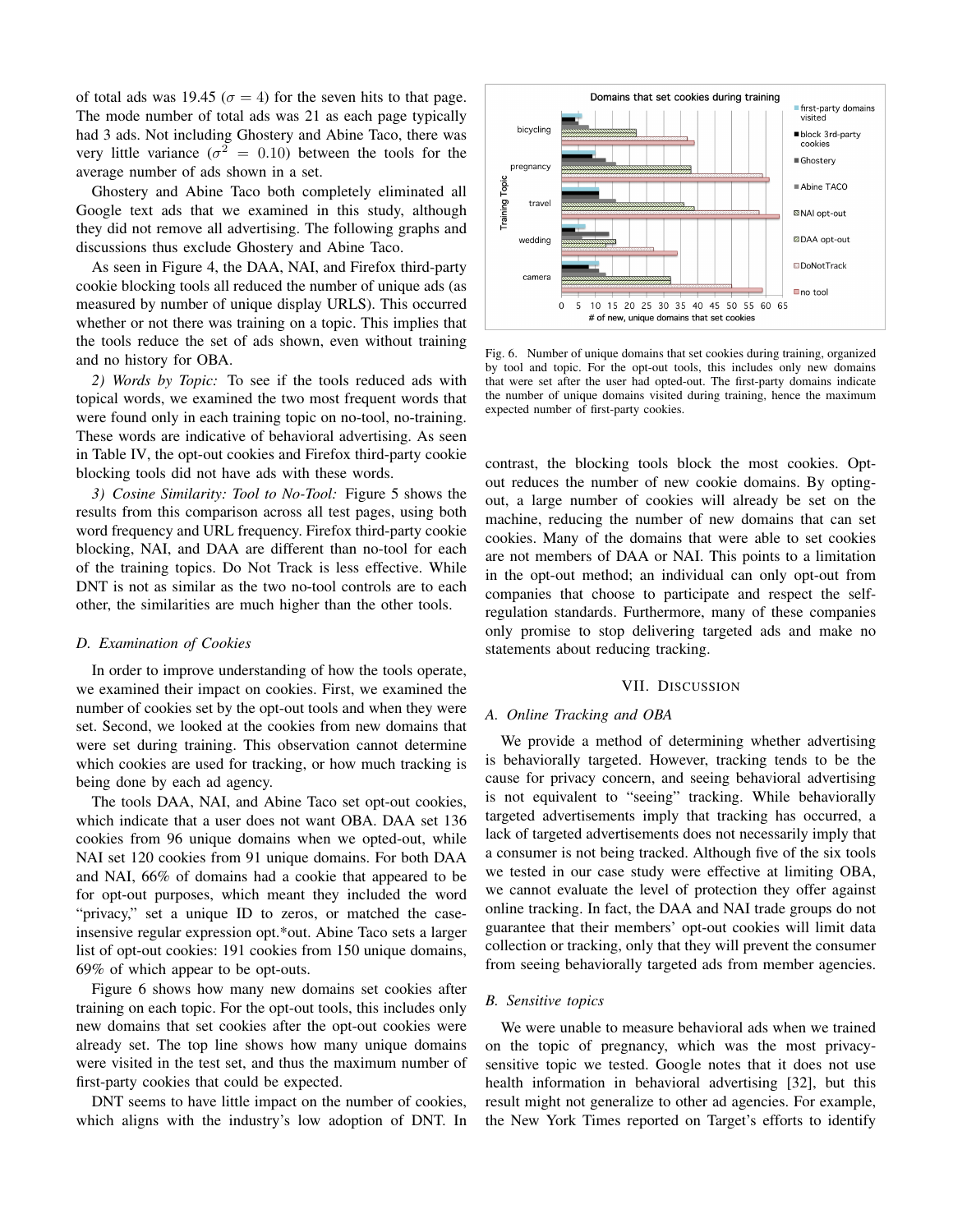#### TABLE IV

<span id="page-8-0"></span>THE FREQUENCY OF SELECT WORDS THAT INDICATE BEHAVIORAL ADVERTISING, ACROSS TOOLS AND TOPICS. THE TOOLS DAA, NAI, AND FIREFOX THIRD-PARTY COOKIE BLOCKING HAD NO ADS WITH THESE WORDS. \*THE WORDS SELECTED FOR NO-TRAINING ARE NOT INDICATIVE OF BEHAVIORAL ADVERTISING, AND ARE JUST THE MOST FREQUENT WORDS.

| training topic | word     | no tool 1 | no tool 2 | <b>DNT</b> | DAA               | NAI | block 3p cookies |
|----------------|----------|-----------|-----------|------------|-------------------|-----|------------------|
| travel europe  | eurail   | 28        | 24        | 26         |                   |     |                  |
|                | pass     | 22        | 22        | 34         | 0                 |     |                  |
| wedding        | wed      | 54        | 43        | 48         |                   |     |                  |
|                | label    | 41        | 36        | 34         | 0                 |     |                  |
| digital camera | camera   | 58        | 60        | 55         | $\mathbf{\Omega}$ |     |                  |
|                | digit    | 18        | 17        | 15         | 0                 |     |                  |
| bicycling      | bike     | 21        | 26        | 35         |                   |     |                  |
|                | mountain |           | 17        | 21         | 0                 |     |                  |
| no-training*   | depress  | 54        | 54        | 59         | 56                | 56  | 56               |
|                | symptom  | 30        | 25        | 30         | 35                | 35  | 35               |



<span id="page-8-1"></span>Fig. 5. Results from each tool compared to ads from no-tool on the same topic. Effective tools have low cosine similarities when compared with no-tool as they reduce the number of behavioral ads. Abine Taco and Ghostery eliminated the Google text ads, so they are not shown.

pregnant customers based on their purchases [\[33\]](#page-9-32). Furthermore, individuals have different ideas of what is private, and ad agencies are likely not responsive to individual preferences.

Furthermore, all of our tests trained only on a single topic, leading to ads tailored to that same topic. Some profiling may be more subtle by inferring demographics, such as determining that a particular history of web usage fits the profile of a 65 year-old woman. Then, advertisements thought to appeal to that demographic could be shown. Further work could investigate whether particular topics, or combination of topics, lead to these profiles and thus ads targeted towards a demographic rather than an interest.

## *C. Do Not Track*

In our case study, Do Not Track headers did not seem to limit behavioral targeting of ads. Unfortunately, there are currently millions of Firefox users with DNT enabled who might expect it to have some impact. Although a recent announcement indicates that companies including Google will begin supporting Do Not Track later in 2012, [\[17\]](#page-9-16) the preferences of DNT users are currently being disregarded.

#### *D. Limitations*

A major limitation of this work is that Google text ads were the only ads we tested. For a more representative view

of OBA moving beyond a case study, our techniques should be extended to ads that are not text-based and that represent a spectrum of advertising agencies. Furthermore, our results represent a snapshot in time. Although pilot studies suggest that our results will hold up, future work could replicate the results over longer time periods.

The data collection process is easily reproducible; we imagine access to multiple virtual machines that can be run simultanreously would be the limiting factor in scaling up.

# *E. Future work*

A major step in understanding the full spectrum of OBA is to expand our measurement techniques from text ads to multimedia ads. Analysis of the text ads was also automated; it remains to be determined whether image and multi-media ads can also be analysed in an automated manner.

Our work looked at both the text content of ads and the display URLs. We found that ad URLs and text yielded similar results for measuring OBA and the tools. However, in image or video ads, the text might not be available. Our work implies that comparison results are not sensitive to the field of the ad used to do the comparison, and that available fields (such as URLs alone) can be used to compare ads.